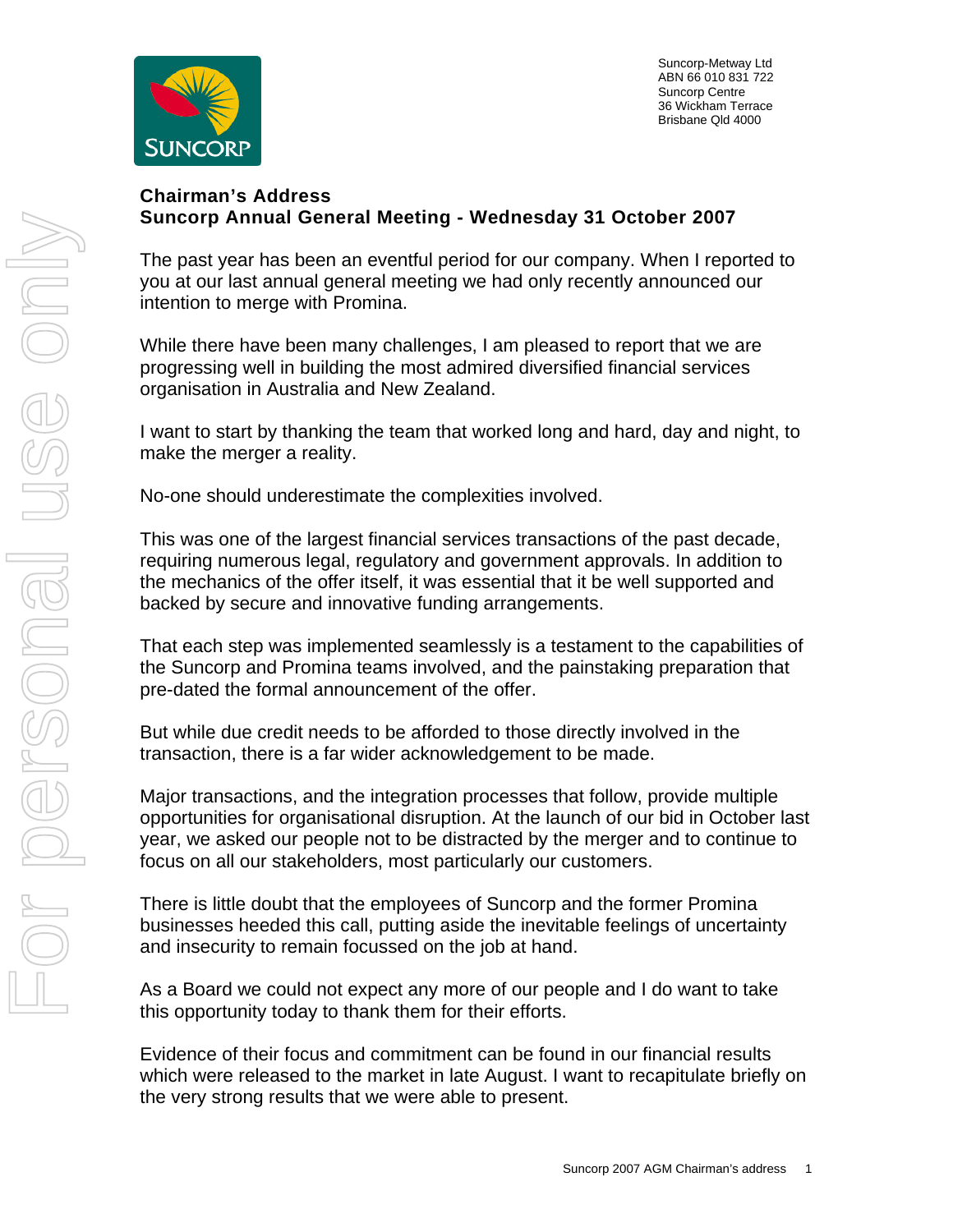On a consolidated basis, Suncorp produced a 16.2% increase in Net Profit after Tax to a record \$1.064 billion for the year. Of course, this year's result includes a 15 week contribution from Promina, as well as a number of consolidation adjustments following the completion of the transaction.

In order to get a better understanding of the underlying performance of the business, we should look at underlying profit before tax, which excludes the contribution from Promina, one off items and investment income on shareholder funds. Here, the increase was a very satisfying 10.3% to \$1.149 billion. This is the first time that Suncorp has topped the \$1 billion mark for both NPAT and underlying profit, which underscores just how far our company has come since its formation in 1996, when we reported an underlying profit of just \$130 million.

The divisional results reflect strong performances in each of our businesses.

In the **Bank,** net profit before tax increased by 12.5% to \$569 million, which is a very good result in a highly competitive market. Our lending growth remains strong, with our home, business and consumer lending portfolios growing ahead of market rates for the year.

Because of our very strong brand and direct distribution capability here in Queensland, there are some who are under the misapprehension that we are simply a localised regional bank.

This fails to recognise the achievements of our banking team in expanding our national distribution footprint, both by direct distribution and through intermediaries such as mortgage brokers. With approximately 40 per cent of our home and business lending coming from outside Queensland we are a national Bank, with the ability to capitalise on opportunities wherever they present themselves.

While John will go into the recent global credit issues in more depth in his address, we have over the past five years significantly strengthened our balance sheet and the diversity of our funding sources, meaning that we have been well placed to deal with credit market volatility.

You can also be assured that the Board and management remain highly focussed on risk, ensuring that our credit processes are rigorous, and that our loan book is well secured.

In **General Insurance**, consolidated pre tax profits, on a statutory basis, reached \$976 million. Again, this includes a 15 week contribution from the Promina General Insurance business.

As you know the financial results for the year were impacted by the severe storms across New South Wales in June this year, and, to a lesser extent, later that month by the Victorian floods.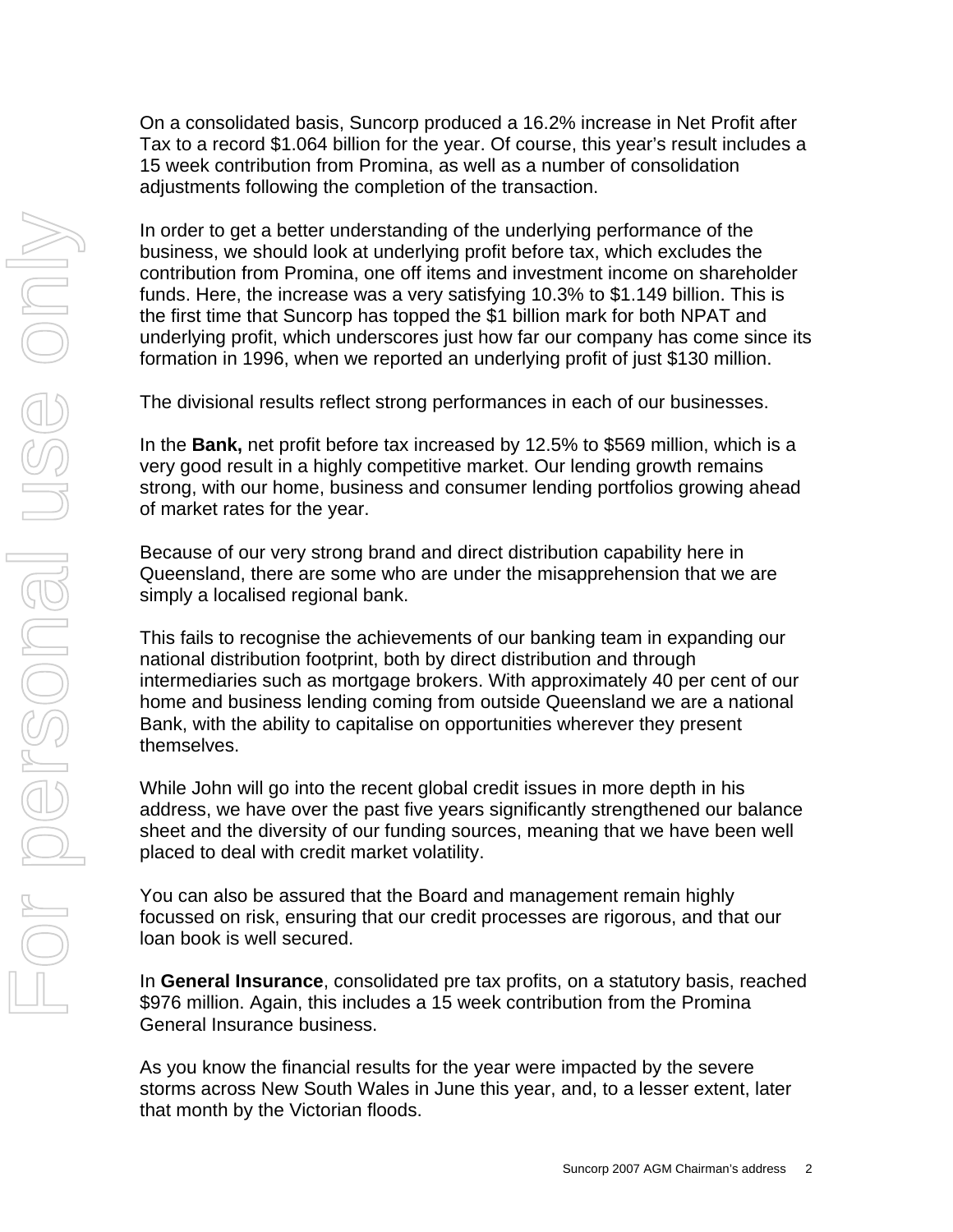Despite these events, which collectively cost the industry in excess of \$1 billion, both the Suncorp and Promina businesses were able to achieve their stated guidance, which for Suncorp was for an insurance trading ratio (or ITR) in the 16% – 19% range and for Promina, an ITR in excess of 10%.

The Suncorp GI business, covering the Suncorp and GIO brands, continues to be highly profitable, benefiting from management's focus on superior risk selection and claims cost reductions. Our recent investment in new generation pricing capability has allowed us to achieve industry-leading expertise and we are now in the enviable position of being able to map this across all our GI brands.

In Promina, the general insurance business includes the AAMI, APIA, Shannons, Just Cars and Vero brands. Growth in gross written premium across these brands continues to be very strong, up by 4.3% for the year. Claims management processes in Promina, particularly in AAMI, are highly efficient and, again, where it makes sense, we will be map these across the organisation, thereby driving further efficiencies in our processes.

While we are discussing general insurance I do want to mention the recent reductions in CTP premiums in New South Wales and Queensland. You will notice in our outlook statement that recent decisions by the CTP regulators in NSW and QLD will have a significant impact in this financial year.

In Queensland, the implementation of a \$28 reduction in the ceiling price for the July quarter will reduce our overall CTP premium by \$33 million. While reductions of this magnitude provide some discomfort for the industry overall, they nonetheless provide irrefutable evidence that the Legislative "tort law' reforms are providing tangible and sustainable savings for the benefit of consumers notwithstanding the self serving protestations which from time to time emerge from the plaintiff lawyers.

It is now time for all participants in this debate to recognise that the fundamental reforms are here to stay and for us all to focus on the incremental fine tuning necessary to ensure that these schemes continue to strike the right balance.

Another issue that has come to the fore in recent years has been that of noninsurance and under insurance.

It is estimated that of Australia's 7.7 million households, 23 per cent do not have a building or contents policy. Additionally, it is estimated that as many as 81 per cent of consumers are underinsured by 10 per cent or more.

These are seriously frightening statistics demanding a national response.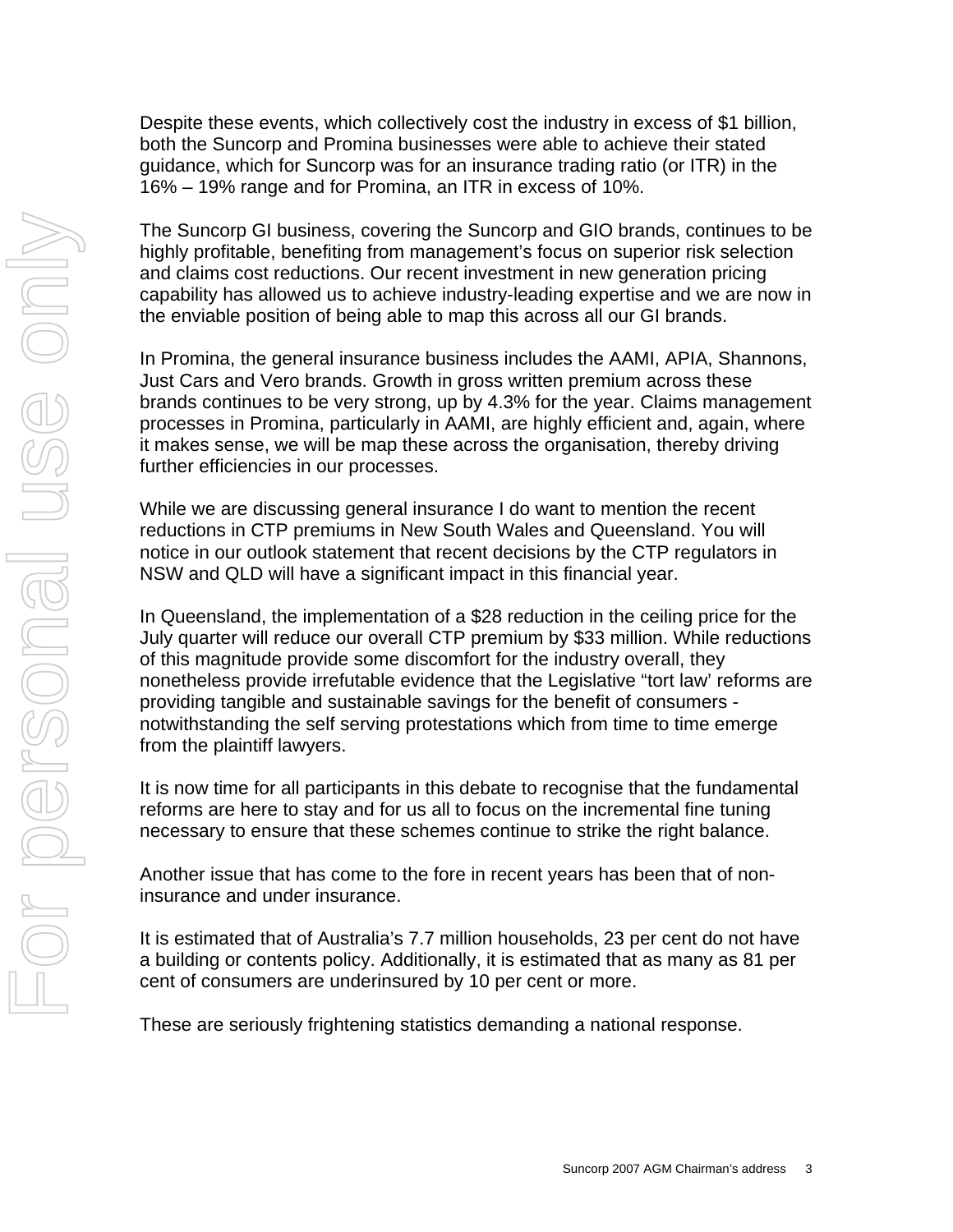This becomes even more evident in the immediate aftermath of Australia having experienced 1 in 100 year events, in two consecutive years! It is clear to us that insurance coverage has not moved in step with inflationary pressures overall and, more specifically, has not taken into account the escalation in building costs associated with state and local authorities progressively tightening building codes.

We have seen in north Queensland, and again in the Hunter Valley, the consequences for society of non and under insurance in the circumstances of major destructive events. While the costs can not be precisely measured, we know that they are substantial and are, in the end, borne by the community.

Yes, there is a very important role for the insurance industry to play. And in Innisfail and again in NSW, collectively we took a very sympathetic and compassionate approach to the treatment of claims.

But given our fiduciary duty to our shareholders and our obligations to those who are properly insured, there is a limit to how far we can, or should, go. Its time for Government also to step up to the mark.

It is a fact that in those states where taxes and charges on insurance products are highest, so too is the level of non and under insurance. Reducing taxes on insurance products is just part of the story. We need to partner with Government to find ways to encourage broader insurance coverage and more equitable methods of funding emergency services, which continue to impact premiums in New South Wales and Victoria.

In concluding the divisional business summary I now turn to our **wealth management** business and here we delivered an exceptional result, posting a 44 per cent growth in profit before tax to \$221 million.

While new business and net inflows benefited from changes to the superannuation laws, retention rates across the portfolio continued to show pleasing improvement.

The combination of the highly complementary Suncorp and Promina wealth businesses – while sometimes understated - provides significant opportunity and scope for growth.

This business has the potential to become an outstanding jewel in the Suncorp crown.

We are in the process of combining two relatively small businesses to create a new business that will benefit from increased scale, a wider product set and improved distribution capabilities.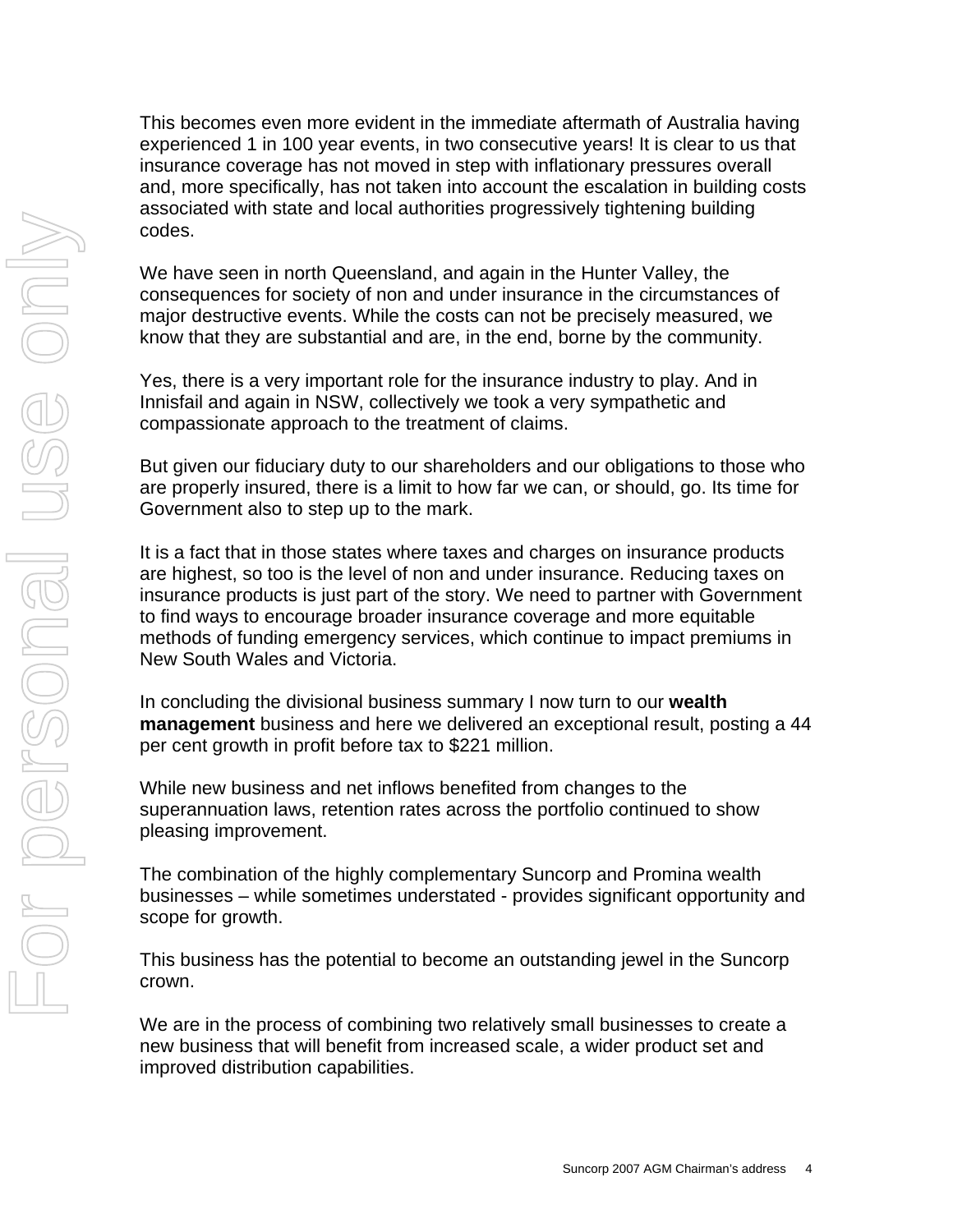Let me now turn to the important subject of **dividends.**

The strength of the result allowed us to declare a final, fully franked, ordinary dividend of 55 cents per share, bringing the full year ordinary dividend to 107 cents per share, an increase of more than 10 per cent on the 05/06 year.

It is, however, important to remind you, as we did consistently through the Promina transaction, that our dividend policy needs to be adjusted to take account of the increased number of shares on offer and the timing of integration costs and synergies.

Therefore, while we expect that dividends will grow in absolute terms, this growth may not necessarily be at the same rate as in previous years.

Another item of interest is **capital management**.

As foreshadowed in my report last year our excess capital was applied to the funding of the cash consideration payable to Promina shareholders.

Having now completed the transaction, we are well placed to restructure our capital base so as to make it more efficient. While we have a good understanding of what needs to be done, for taxation reasons we will not be in a position to finalise this work until after the first anniversary of the completion of the transaction, which of course is March next year.

In addition we are hopeful that our ongoing dialogue with the ratings agencies will provide us with an ability to adjust our capital ratios to reflect the improved diversification of our business.

On the basis that these initiatives will unlock surplus capital, we expect to be in a position to consider our capital management position towards the end of this financial year.

But fundamental to our consideration will be the following:

- We need to take account of the on-going capital needs of the business.
- We need sufficient capital buffers to deal with external factors such as major insurable events, or external shocks such as further contagion from the recent global credit issues.
- And finally, the quantum of the return needs to be sufficient to make it meaningful for shareholders, and cost effective in its distribution.

It is the Boards unequivocal view that sustainable excess capital should be returned to shareholders rather than retained on the balance sheet.